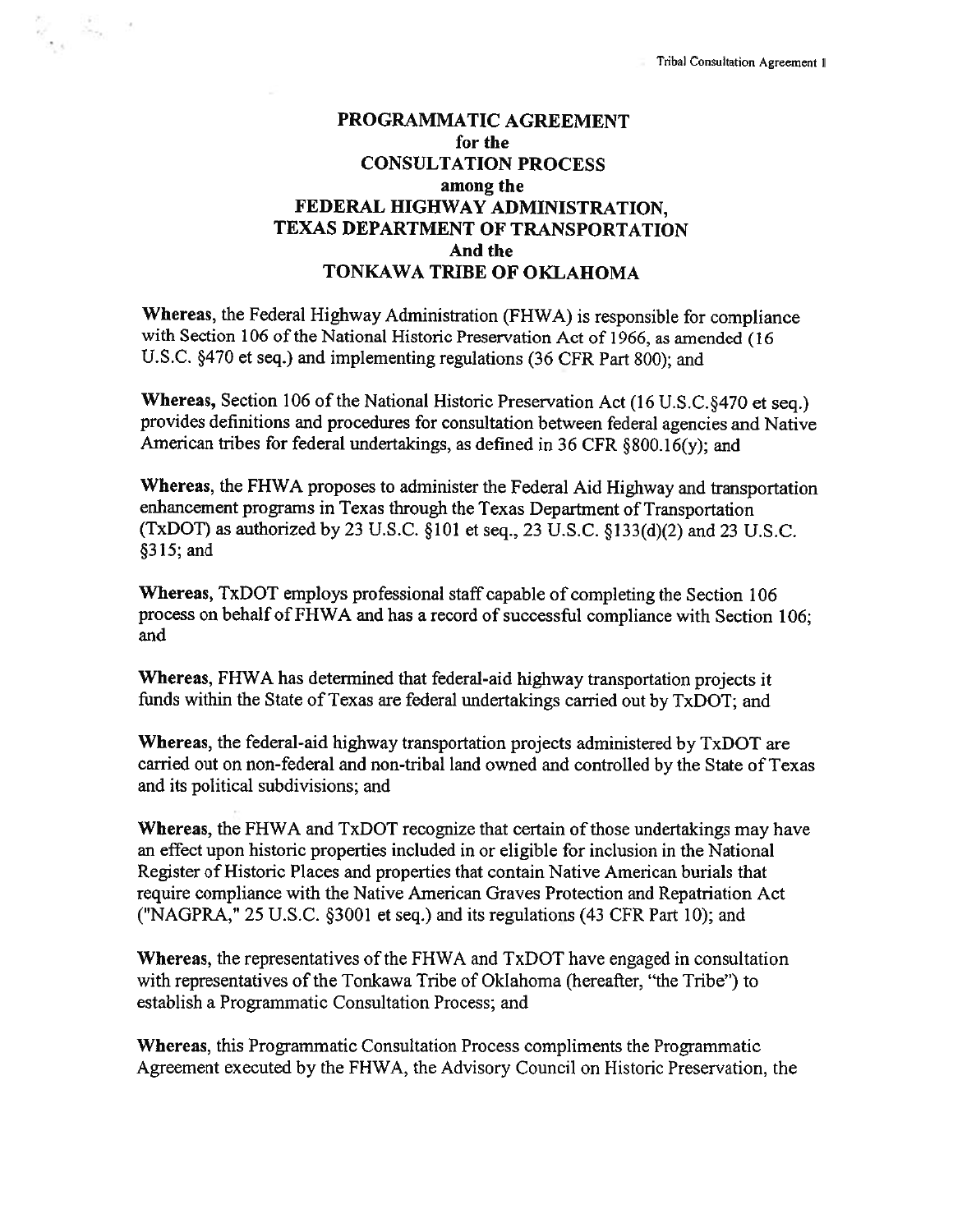Texas State Historic Preservation Officer, and TxDOT for other aspects FHWA's compliance with Section 106; now

Therefore, the FHWA, TxDOT, and the Tribe do hereby agree to the following consultation process for federal-aid highway transportation projects in Texas:

1. Agreement Period. This agreement becomes effective when fully executed by all parties hereto and shall remain in effect for five years. The agreement shall automatically renew at the end of each sequent five year period unless one or more of the parties expresses in writing to the other parties the need to revise the agreement.

2. Federal Recognition. The Tribe is acknowledged by the Federal Govemment with <sup>a</sup> government-to-government relationship with the U.S. and is recognized as eligible for the special programs and services provided by the United States to Indians because of their status as Indians, and thus has status to establish <sup>a</sup> programmatic consultation process under 36 CFR §800.14(b).

3. Consultation. FHWA grants TxDOT, using staff housed in the Environmental Affairs Division (TxDOT-ENV) who meet the Secretary of Interior's Professional Qualifications Standards (48 FR 44738-9), authority to fulfill FHWA's consultation requirements with the Tribe. FHWA shall approve the outcome of all consultations with the Tribe prior to its award of any assistance for undertakings under the Federal Aid Highway Program or other program involving FHWA assistance or approval.

### 4. Point of Contact

- 2<sub>00</sub> - 2

 $\alpha$  .

- A. The FHWA points of contact for correspondence shall be Director, Planning & Program and Development and the Environmental Coordinator for Tribal Issues.
- B. The point of contact for correspondence to the State shall be the Supervisor of Archeological Studies, TxDOT, Environmental Affairs Division (TxDOT-ENV), for consultation on projects, determinations of eligibility, findings of effect, excavation plans, or NAGPRA-related matters.
- C. The point of contact for correspondence to the Tribe concerning federal undertakings shall be Donald L. Patterson, and the Tribe's point of contact for NAGPRA shall be Donald L. Patterson. The Tribe shall direct all correspondence to the TxDOT-ENV point of contact.
- D. Each party shall notify the other parties in writing when the point of contact changes. Such changes shall not require amendment of this agreement.

5. Area of Concern: TxDOT-ENV has consulted with the Tribe to establish the specific area of the state of Texas for which that tribe has concerns for historic properties. That area shall be known as the Area of Concern. The Area of Concem for the Tribe is shown in Attachment 1 to this agreement which is incorporated herein by reference.

6. Project Specific Consultation: TxDOT-ENV shall consult with the Tribe as early as possible in project planning, environmental document development and design of project by: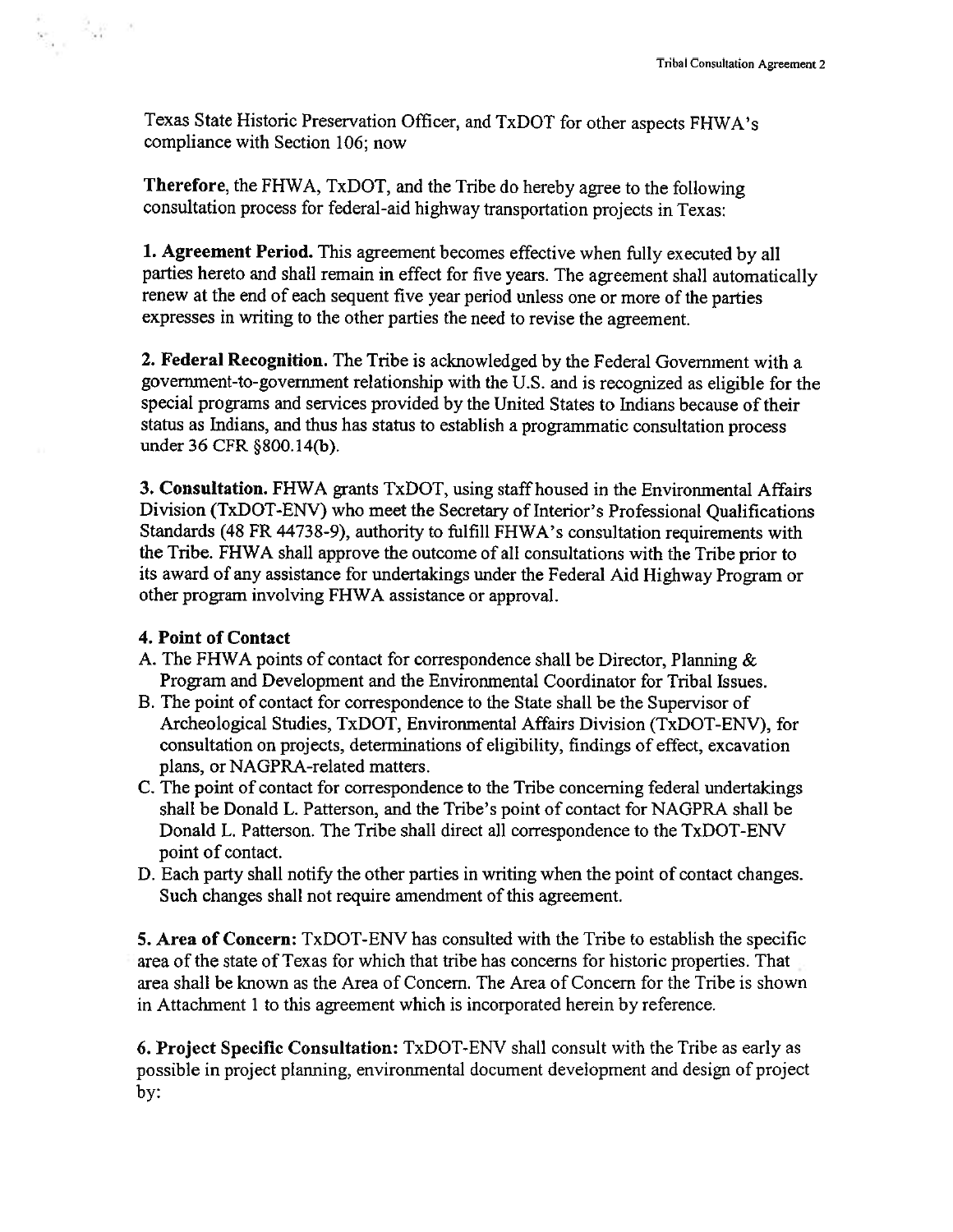A. notifying the Tribe by letter of the following specific transportation projects that fall within their Area of Concern:

i. all major projects on new location;

 $\frac{1}{2}$  ,  $\frac{1}{2}$  ,  $\frac{1}{2}$  ,  $\frac{1}{2}$ 

ii. all other projects where Native American sites have been identified; and/or iii. where <sup>a</sup> site that can be culturally affiliated with the Tribe is identified in the area of potential effects of a proposed project that is outside of the Tribe's Area of Concern.

B. notifying the Tribe by letter when <sup>a</sup> site identified within the Tribe's Area of Concern is believed to be affiliated with another federally-recognized tribe, providing the basis for that belief; and stating that future consultation will be confined to that other tribe unless the Tribe objects within 30 days of receipt of the letter.

The Tribe shall provide TxDOT-ENV with available verbal or documentary information that would assist TxDOT-ENV in determining when Native American sites may be affiliated with the Tribe's ancestral occupation of Texas.

7. Timing. The Tribe shall be provided thirty (30) days from receipt of information in which to review and provide comments to TxDOT-ENV for a:

- A. finding that no historic properties are present or likely to be present in the area of potential effect of the project;
- B. determination of eligibility for the National Register of Historic Places;
- C. determination of the project's effect on a historic property; and/or
- D. treatment plan to excavate or mitigate adverse effects of the project on <sup>a</sup> historic property.

If the Tribe fails to comment within thirty (30) days of receipt of a request for review and comment, TxDOT-ENV and FHWA may proceed to the next step in the consultation process. Failure to comment will not prevent the Tribe from re-entering consultation at <sup>a</sup> later point. If the Tribe re-enters the consultation process, TxDOT-ENV and FHWA shall continue the consultation without being required to reconsider previous determinations of findings listed above.

8. Determination of Eligibility. TxDOT-ENV shall provide the Tribe an opportunity to comment on determinations of eligibility for the National Register of Historic Places (under 36 CFR Part 60) for each Native American archeological site within the Tribe's Area of Concern that has not been determined to be culturally affiliated with another federally recognized tribe and will be affected by <sup>a</sup> proposed transportation activity. In the event that the Tribe objects within thirty (30) days of receipt to TxDOT-ENV's determination of eligibility for <sup>a</sup> Native American site, TxDOT-ENV shall review the documentation provided by the Tribe to support its objection and make <sup>a</sup> reasoned response to the Tribe. If the Tribe continues to object, TxDOT-ENV shall provide FHWA <sup>a</sup> copy of the documentation along with copies of the results of consultation with other consulting parties. FHWA shall review this documentation and:

A. consult with the Tribe or the Keeper of the Register to resolve the objection; and B. notify all consulting parties of the outcome.

÷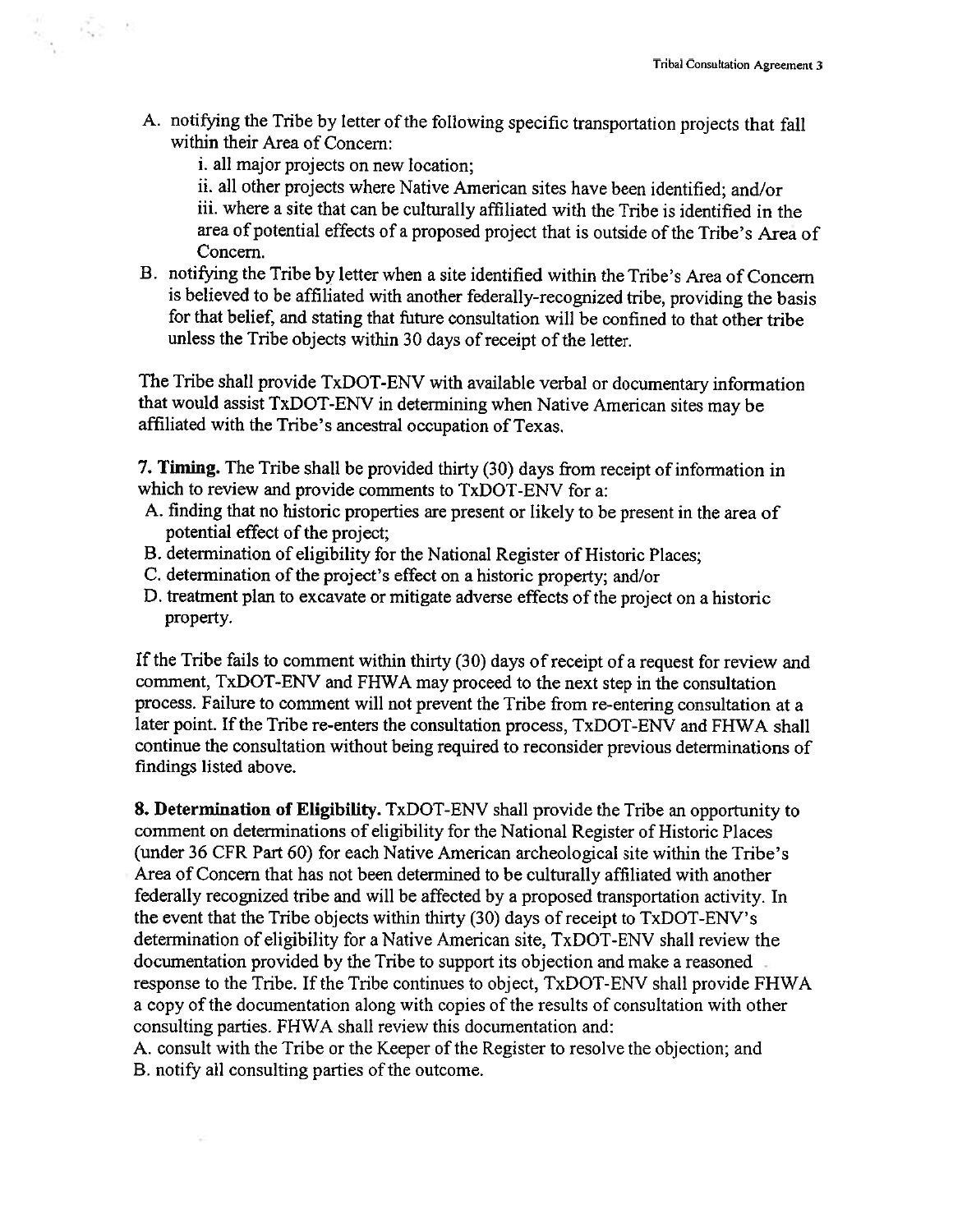9. Treatment: TxDOT-ENV shall provide the Tribe an opportunity to comment on TxDOT's treatment plan for any Native American historic property in the Tribe's Area of Concern that has not been determined to be culturally aff

- A. Where feasible, the historic property will be avoided by the proposed transportation activity;
- B. Where avoidance is not feasible, treatment shall be carried out in accordance with the Archaeology and Historic Preservation: The Secretary of Interior's Standards and Guidelines. Treatment shall also:
	- i. be commensurate with the significance of the historic property; and
	- ii. may include educational or public outreach efforts.

In the event that the Tribe objects to the treatment plan within thirty (30) days of receipt of the proposed treatment plan, TxDOT-ENV shall review the documentation provided by the Tribe to support its objection and make <sup>a</sup> reasoned response to the Tribe. If the Tribe continues to object, TxDOT-ENV shall provide FHWA <sup>a</sup> copy of the documentation along with copies of the results of consultation with all consulting parties. FHWA shall review this documentation and:

- A. consult with the Tribe to resolve the objection or with the Advisory Council on Historic Preservation; and
- B. notify all consulting parties of the outcome.

ನೋ ಕ

 $\sim$ 

10. Native American Graves. In the event that Native American burials that may be culturally affiliated with the Tribe are anticipated or discovered during archeological excavation or during construction of the project, TxDOT-ENV shall seek to avoid impacts to the site. If it is not feasible to avoid the site and the burials, TxDOT-ENV shall document why avoidance is not feasible, and:

A. develop <sup>a</sup> treatment plan in accord with Article 9 above; and

B. at the completion of the excavations, analysis, and reporting required by the treatment plan and TxDOT's Antiquities Permit:

i. complete an inventory, as per 43 CFR §10.9, the regulations implementing NAGPRA;

ii. complete <sup>a</sup> Repatriation Agreement in consultation with the culturally affiliated tribe; and

iii. transfer custody of the objects to the agreed upon, proper recipient.

C. During the excavation of any Native American graves, TxDOT shall also take measures to ensure:

i. respectful, dignified treatment of burials at all times during excavation and analysis;

ii. security for the site and the graves to prevent vandalism when archeologists are not present at the site(s);

iii. no photographs are taken of human remains or open graves other than photodocumentation needed for recordation of the excavation;

iv. tours of the cemetery are given only if considered appropriate by the affiliated Tribe;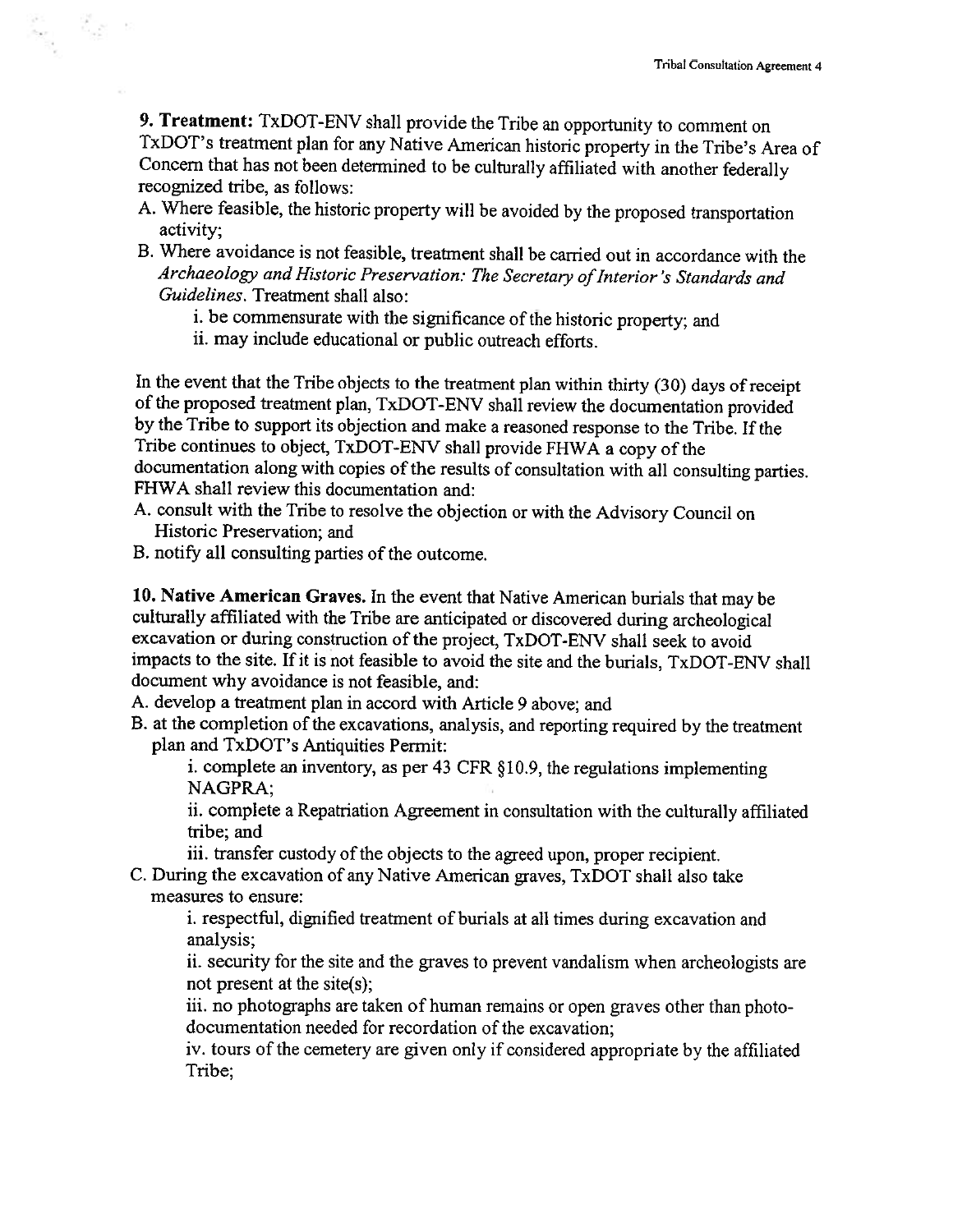v. off-site security for exhumed burials and funerary objects during and after excavation;

vi. opportunities are provided for the culturally affiliated tribe to visit the site and provide comments during archeological excavation and for the Tribe to perform appropriate ceremonies.

11. Emergency Discovery Procedures. In the event of an emergency discovery of a Native American site after award of a construction contract, TxDOT shall

e a<br>S

- A. follow TxDOT-ENV's Emergency Discovery Guidelines (Attachment 2) which are incorporated into this agreement by reference;
- B. notify the Tribe of the finding by telecommunication of the find and invite them to visit the site with TxDOT-ENV; and
- C. notify the Tribe by fax of their determination of the need (or not) for further investigations. If further investigations are determined to be warranted, TxDOT-ENV shall provide the Tribe with a copy of the plan of those investigations by fax. The Tribe shall have one full business day to respond, unless otherwise specified.<br>TxDOT-ENV shall be available to answer the Tribe's questions during that day. If the<br>Tribe objects to the investigations, TxDOT-ENV shall provi

12. Amendment and Termination. Any party to this consultation agreement may request that it be amended, whereupon the parties shall consult to consider such amendment. Any party to this agreement may terminate it by provid written notice to the other parties, provided that the parties will consult during the period<br>prior to the termination to seek agreement on amendments or other actions that would avoid termination. In the event of termination, the FHWA will comply with <sup>36</sup> CFR §~8O0.4-8OO.6.

13. Severability. In the event any one or more of the provisions contained in this agreement shall for any reason, be held to be invalid, illegal, or unenforceable in any respect, such invalidity, illegality, or unenforceability shall not affect any other provision thereof and this agreement shall be construed as if such invalid, illegal, or unenforceable provision had never been contained herein.

14. Signatory Warranty. The undersigned signatories represent and warrant that each has full and complete authority to enter into this contract on behalf of their organizations. These representations and warranties are made for the purpose of inducing the parties to enter into this contract.